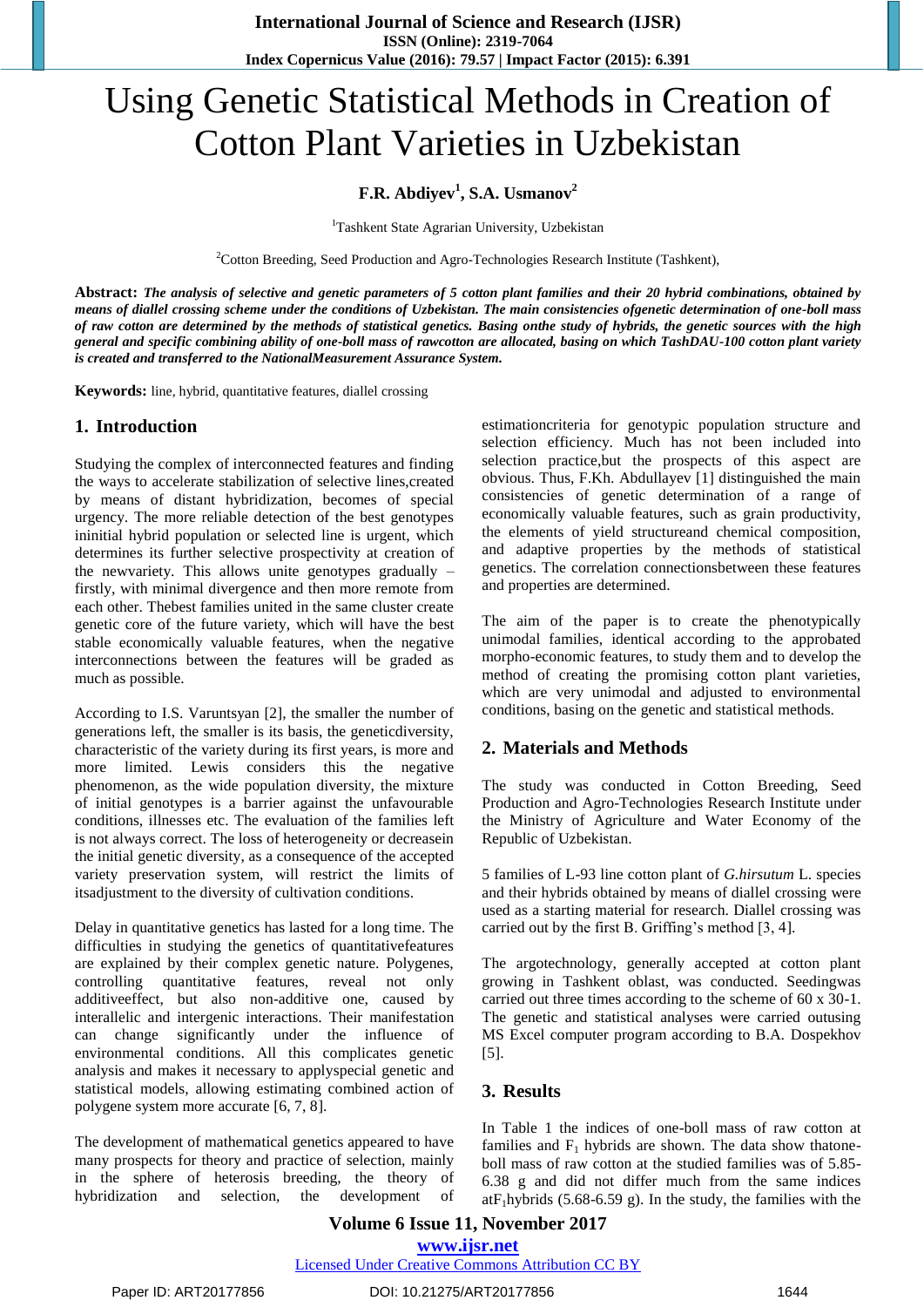indices of economically valuable features, morphologically typical for L-93, were used. As it is obvious from the data in Table 1, the indices of one-boll mass of raw cotton did nothave significant differences as between families and hybrid combinations, so as among hybrid combinations. In thisregard studying the dominancy indices of these features is of certain interest.

**Table 1:** The indices of raw cotton mass at families and  $F_1$ hybrids

| nyorias          |                       |         |
|------------------|-----------------------|---------|
| Families and     | One-boll mass of raw  | hp      |
| hybrids          | cotton, $g(X \pm Sx)$ |         |
| $C-1$            | $5.85 \pm 0.06$       |         |
| $C-2$            | $5.91 \pm 0.06$       |         |
| $C-3$            | $6.10 \pm 0.08$       |         |
| $C-4$            | $5.98 \pm 0.11$       |         |
| $C-5$            | $6.38 \pm 0.10$       |         |
| $C-1$ x $C-2$    | $5.89 \pm 0.08$       | 0.67    |
| $C-1$ x $C-3$    | $6.24 \pm 0.14$       | 2.17    |
| $C-1$ x $C-4$    | $5.85 \pm 0.15$       | $-1.17$ |
| $C-1$ x $C-5$    | $6.05 \pm 0.02$       | $-0.25$ |
| $C-2 \times C-1$ | $5.68 \pm 0.02$       | $-6.67$ |
| $C-2 \times C-3$ | $6.07 \pm 0.07$       | 0.43    |
| $C-2$ x $C-4$    | $5.87 \pm 0.15$       | $-2.67$ |
| $C-2$ x $C-5$    | $5.93 \pm 0.18$       | $-0.92$ |
| $C-3$ x $C-1$    | $5.98 \pm 0.07$       | 0.90    |
| $C-3$ x $C-2$    | $6.23 \pm 0.13$       | 2.5     |
| $C-3$ x $C-4$    | $6.27 \pm 0.02$       | 3.92    |
| $C-3$ x $C-5$    | $6.22 \pm 0.06$       | $-0.13$ |
| $C-4$ x $C-1$    | $6.05 \pm 0.11$       | 2.21    |
| $C-4$ x $C-2$    | $6.13 \pm 0.13$       | 6.08    |
| $C-4$ x $C-3$    | $6.21 \pm 0.13$       | 2.96    |
| $C-4$ x $C-5$    | $6.18 \pm 0.18$       | 0.04    |
| $C-5$ x $C-1$    | $6.33 \pm 0.10$       | 0.83    |
| $C-5$ x $C-2$    | $6.20 \pm 0.15$       | 0.23    |
| $C-5$ x $C-3$    | $6.20 \pm 0.16$       | $-0.25$ |
| $C-5$ x $C-4$    | $6.59 \pm 0.13$       | 1.98    |
| HCP0.5           | 0.44                  |         |
|                  |                       |         |

It is obvious from the data presented in Table 1 that the negative value of dominancy indices, i.e. degradationof the average feature indices, was obtained in 7 cases. In 3 cases, negative hybrid vigour was obtained amounted to from1.2 to 6.7 in С-2 x С-1, С-1 x С-4, С-2 x С-4 combinations. At С-3 x С-1, С-5 x С-1, С-1 x С-2 families incomplete dominance of big-boll parent was noted, at С-4 x С-1, С-3 x С-2, С-4 x С-2, С-3 x С-1, С-4 xС-3, С-3 x С-4, С-5 x С-4 family hybrids, positive hybrid vigour was observed amounted to from 2.2 to 6.1. In direct and indirect crossing combinationsof С-3 x С-1, С-1 x С-3 and С-3 x С-4, С-4 x С-3 families positive hybrid vigour was observed. 13 combinations out ofthe studied 20 crossing combinations had incomplete dominance and positive hybrid vigour of the feature of one-boll massof raw cotton. At the usage of C-2 family as female parent the decreased indices were observed compared with parents inthe most cases. At the usage of this family as a male parent the domination of big-boll parent was noted.

We also evaluated combining ability of families on one-boll mass of raw cotton. The obtained results areshown in Figure 1.



**Figure 1:** The evaluation of GCA effects and GCA and SCA variances on the feature of one-boll mass of raw cotton.

In the histogram presented in Figure 1 it is shown that the higher indices of the general combining ability wereobtained at С-3, С-4, С-5 families, while at the last family this index was the largest one. The indices of the generalcombining ability at families did not have significant differences and were of 2.82-2.88. The highest indices of GCAvariances were noted at C-3, C-4, C-5 families, with the highest value at C-5. The lowest value of GCA variances wasnoted at C-2 family.

At all families, SCA variances are higher than GCA variances, denoting the prevalent role at inheritance ofgene feature with dominant and epistatic effects. The highest values of SCA variances were noted at С-4, С-5 familieswith the highest value at C-4. The values of SCA variances at C-1, C-2, C-3 families did not have significant differences and were of 27.37-27.92.

### **4. Conclusions**

- 1) In the most hybrid combinations incomplete dominance and positive hybrid vigour of the feature of oneboll mass of raw cotton were noted. At the usage of C-2 family as a female parent in the most cases, the decreased indices of one-boll mass of raw cotton were observed, and as a male parent, the dominance of big-boll parent was noted. Incombinations with C-5 family the positive results was observed, as in direct, as in indirect combinations.
- 2) The studied cotton plant families had various GCA and SCA according to one-boll mass of raw cotton,which allows differentiating them on the degree of combining ability manifestation.
- 3) Diallel analysis had shown that one-boll mass of raw cotton is controlled by genes with dominant and epistatic effects, when SCA variances dominated over GCA variances. Cotton plant families having high combining abilityon one-boll mass of raw cotton in the diallel crossing system were allocated.
- 4) The studied cotton plant families differ not only by GCA, but also have significantly different SCA. Thismeans that at selection these families can be used as in synthetic selection, as in heterosis breeding.
- 5) Basing on the study of hybrids, the genetic sources with the high general and specific combining ability ofoneboll mass of raw cotton are allocated, basing on which TashDAU-100 cotton plant variety is created and transferredto the National Measurement Assurance System.

# **Volume 6 Issue 11, November 2017**

**<www.ijsr.net>** [Licensed Under Creative Commons Attribution CC BY](http://creativecommons.org/licenses/by/4.0/)